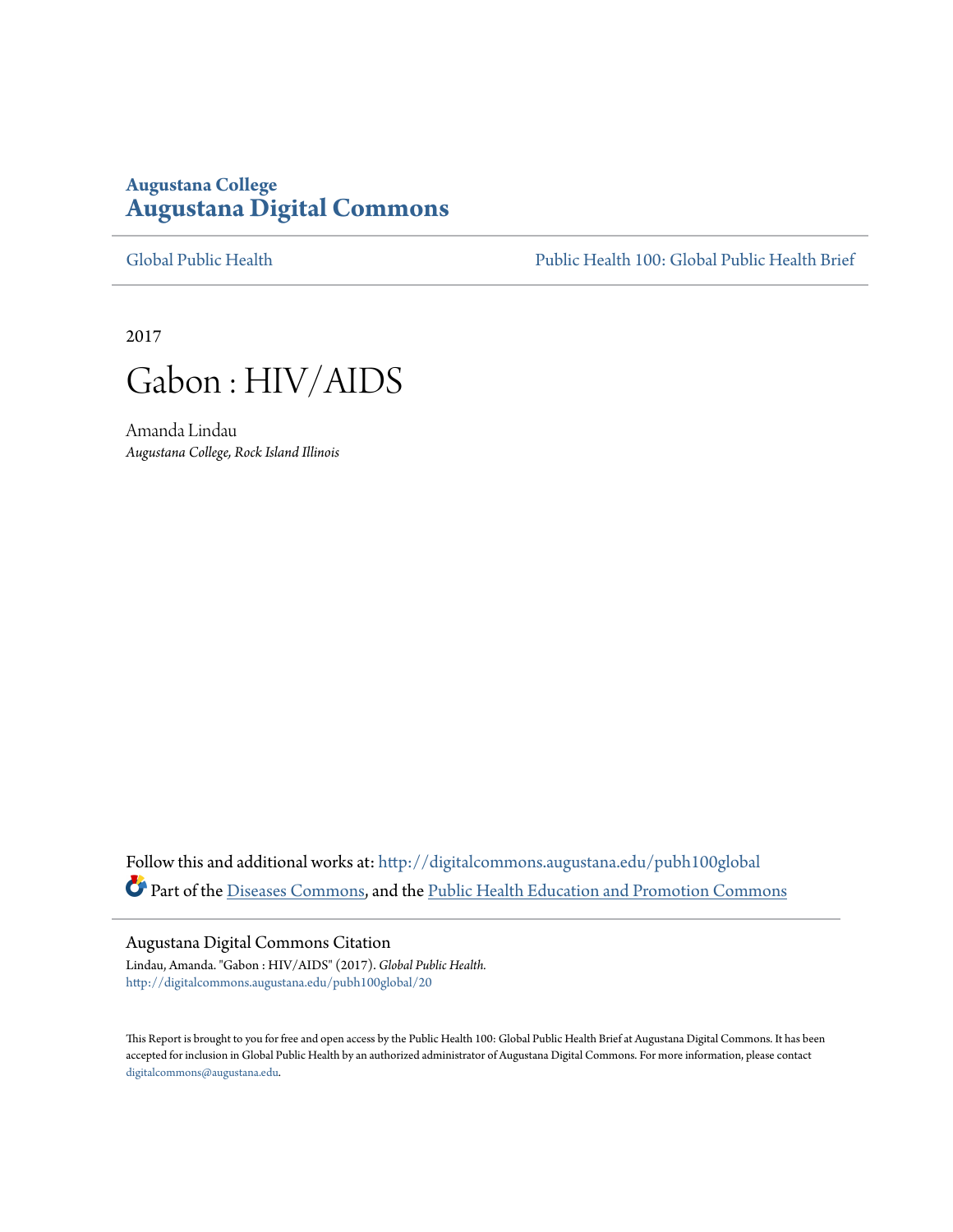#### The Problems Facing Gabon Today

Gabon is a country that can be found in West Africa. The population is 1.8million people and is politically structured as a republic.

The economist can be quoted stating, "The government is led by the prime minister and an appointed Council of Ministers" (The Economist). This is a very similar setup to the government structure in England. The country of Gabon has a couple of key problems facing itself within these past couple of years. One of their bigger issues is water and electricity. In one of their largest cities, Libreville, there seems to



have been a large influx in civilians in the past couple of years, causing a strain on the water and electrical company that works for the city (AllAfrica). It seems that the city is ill equipped to handle that many people living there at the same time. Not only is there a water and electricity shortage, but there has been some unrest in the political atmosphere. In 2016, there was an election for President in Gabon. From what the New York Times is stating, there seemed to be much debate on if the election was rigged in the incumbent's favor. Because of this, there was some violence that occurred on the streets. There were fires, and even some shots were fired resulting in a civilian's death, an injured officer, and many other injured civilians (Barry & Searcey, 2016).

#### Public Health Problem: HIV/AIDS

HIV/AIDS has been a problem for a lot of countries throughout the years and there has been some pushback against the disease in the past couple of years. When researching, I found an article that specifically said that the worst health problem facing Gabon was HIV/AIDS (Cairns, 2013). HIV is a virus that weakens a person's immune system by killing off the

important cells that fight off diseases and infections. To date, there is no cure of HIV; however, it can be managed by medicine (CDC, 2017). HIV has multiple risk factors that include having unprotected sex, having another STI, using intravenous drugs, and are an uncircumcised male (Mayo). Anyone can be affected by HIV; however, there are many different groups of people that are at higher risk than others.

These different groups are men who have sex with men, injection drug users, women, youth, people over the age of 50, and people in the criminal justice system (NIH, 2012). HIV seems to be a virus that has been an issue in Gabon and in other countries in Africa. One of the biggest reasons as to why Gabon is having so many issues with keeping HIV under control is that most of the country is extremely impoverished and that makes it very hard to give each citizen a test or to even implement any sort of program to help the people who have HIV or at risk for HIV. (Laga, Matendo, & Buve, 2008).

## GABON

Gabon is in West Africa and has a population of 1.8 million. This country is one of low income. Main Religion: Christianity (Roman Catholic) Type of Government: Republic Main Language: French